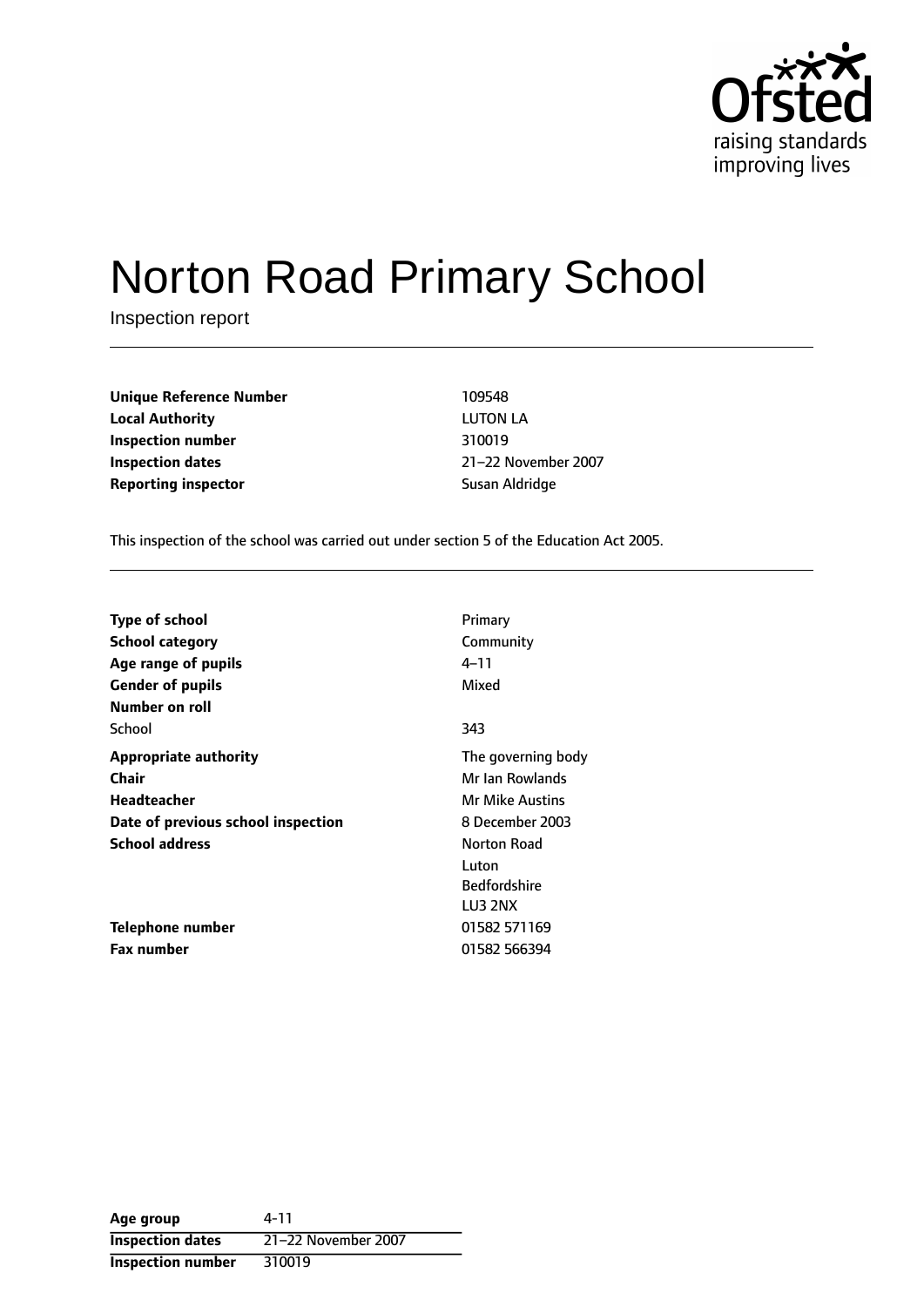.

© Crown copyright 2007

#### Website: www.ofsted.gov.uk

This document may be reproduced in whole or in part for non-commercial educational purposes, provided that the information quoted is reproduced without adaptation and the source and date of publication are stated.

Further copies of this report are obtainable from the school. Under the Education Act 2005, the school must provide a copy of this report free of charge to certain categories of people. A charge not exceeding the full cost of reproduction may be made for any other copies supplied.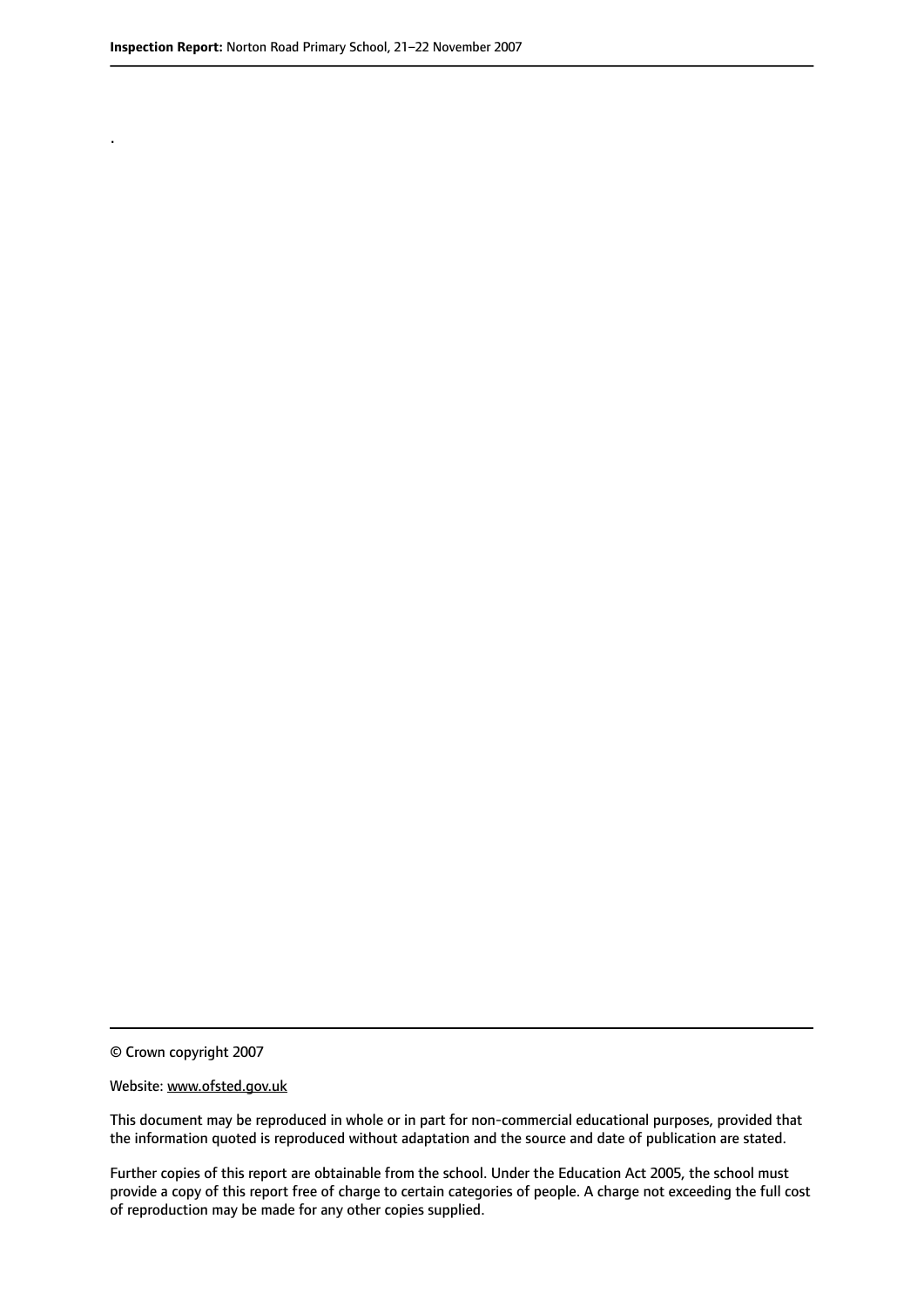# **Introduction**

The inspection was carried out by three Additional Inspectors.

## **Description of the school**

This is a large primary school where numbers have risen since the last inspection as part of a re-organisation. Pupils of Asian or Asian British (Pakistani) origin form the largest group, followed by pupils of White British heritage. There are smaller proportions from a wide range of other ethnic backgrounds. The school serves an area of social and economic disadvantage and a much higher than average percentage of pupils is eligible for free school meals. The proportion at an early stage of learning English is well above average and is more than half the pupils in most year groups. The percentage of pupils with learning difficulties is above average although the percentage with a statement of special educational need is below average. The proportion of pupils who join or leave the school other than at the usual times is much higher than that found nationally.

## **Key for inspection grades**

| Outstanding  |
|--------------|
| Good         |
| Satisfactory |
| Inadequate   |
|              |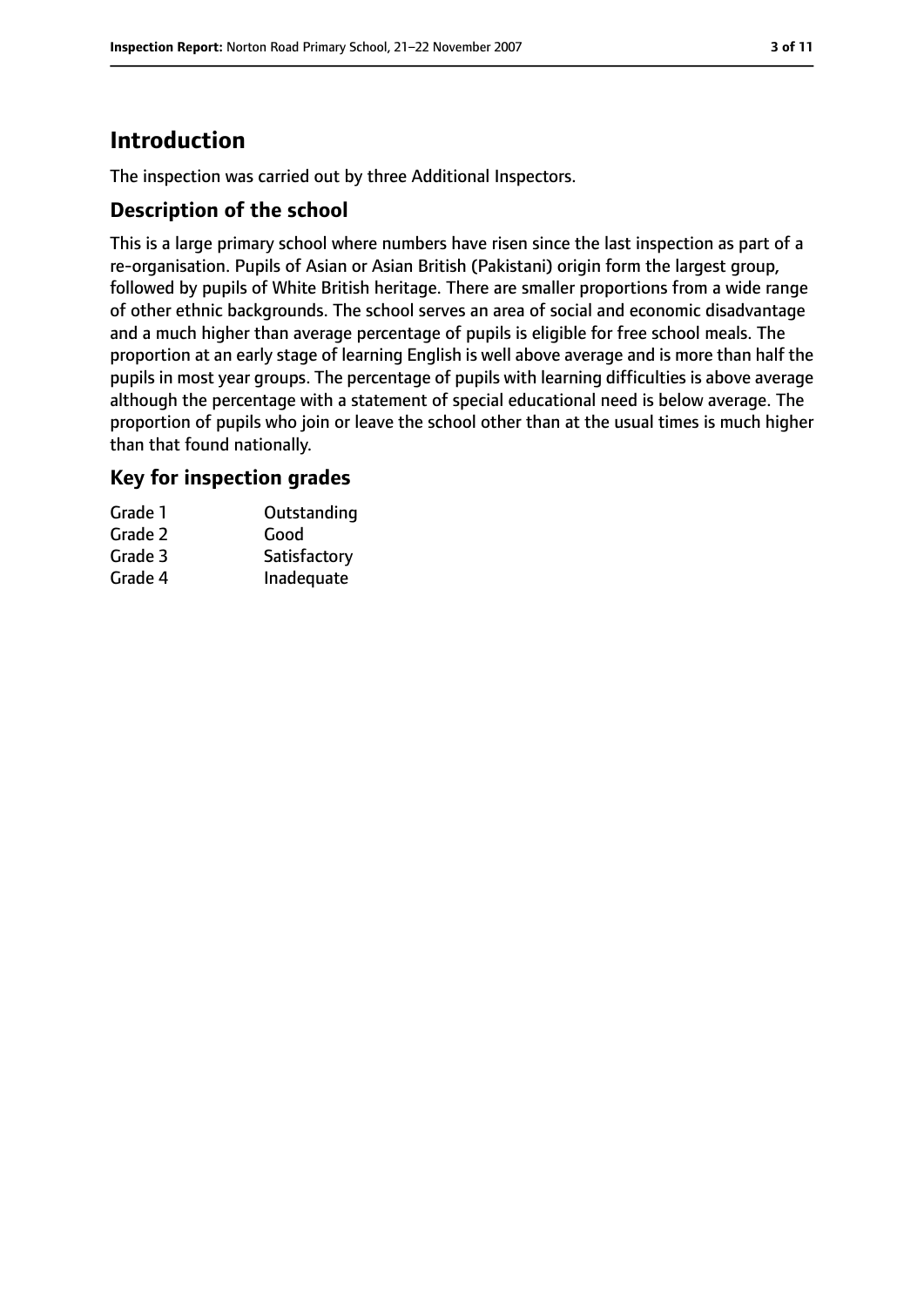# **Overall effectiveness of the school**

#### **Grade: 2**

Norton Road is a good school, which is how it sees itself. It provides a good quality of education and care. Standards have risen since the last inspection because there have been good improvements made in many areas of its work. The school has a good capacity to improve further because it is well led and managed. Parents think well of the school, which works very hard to establish a constructive partnership with them and to provide support for parents as well as pupils. The family workers fulfil an important role in this respect. Parents see the school as 'welcoming and friendly' and 'always improving'. Several noted that primary schooling at Norton Road had been a very happy experience for their older children who now looked back at their time there 'with fond memories'.

When children enter the school their knowledge and skills are below those expected nationally. For an increasing number, English language skills are at an early stage of development. By Year 6, standards are average, showing that pupils make good progress in their time at the school. This is because teaching is good and there is high quality support for pupils who have learning difficulties and disabilities or who speak English as an additional language. Pupils thoroughly enjoy school and they particularly like their teachers. The curriculum is satisfactory. The school has correctly identified the need to make this more enjoyable, by linking subjects together and making sure that it reflects pupils' interests and the needs of the local community. The curriculum and good care, guidance and support help pupils to develop well personally. Behaviour is good because there are effective systems for encouraging this and staff use these consistently well. Pupils learn about how to lead a healthy lifestyle and keep themselves safe effectively. There are also good opportunities for pupils to contribute to school life and the wider community. Pupils improve their basic skills rapidly and their good social skills, including an ability to work effectively with others, make them well prepared for the demands of secondary education and future employment.

The headteacher leads the school effectively. He provides a strong focus on improving standards and sets the tone for a caring school where the welfare of pupils and staff has a high priority and all are equally valued. All staff with leadership responsibilities share the task of monitoring the school's work. Self-evaluation is good and has improved the school. It is accurate and correctly identifies what needs to be done to improve further, particularly in English and mathematics, and has been helpful in driving up standards. However, there is not enough information in all subjects about how well pupils are doing for subject leaders to evaluate standards or the impact of any developments. Assessment information is not widely analysed to see how well different groups of pupils are doing either. However, it is used well to track pupils' progress and identify which pupils need support.

## **Effectiveness of the Foundation Stage**

#### **Grade: 2**

Good liaison with parents and effective support for children before they start in Reception means that they settle quickly. Children are carefully assessed and any who have difficulties are identified early on. The classroom environment is vibrant, stimulating and well resourced. The outdoor area is used well to supplement learning activities so that a wide range is available from which children can choose. Teaching is good and children's enjoyment is obvious. There is a suitable emphasis on communication, language and literacy and mathematical development. There is also a good balance of teacher directed activities and opportunities for children to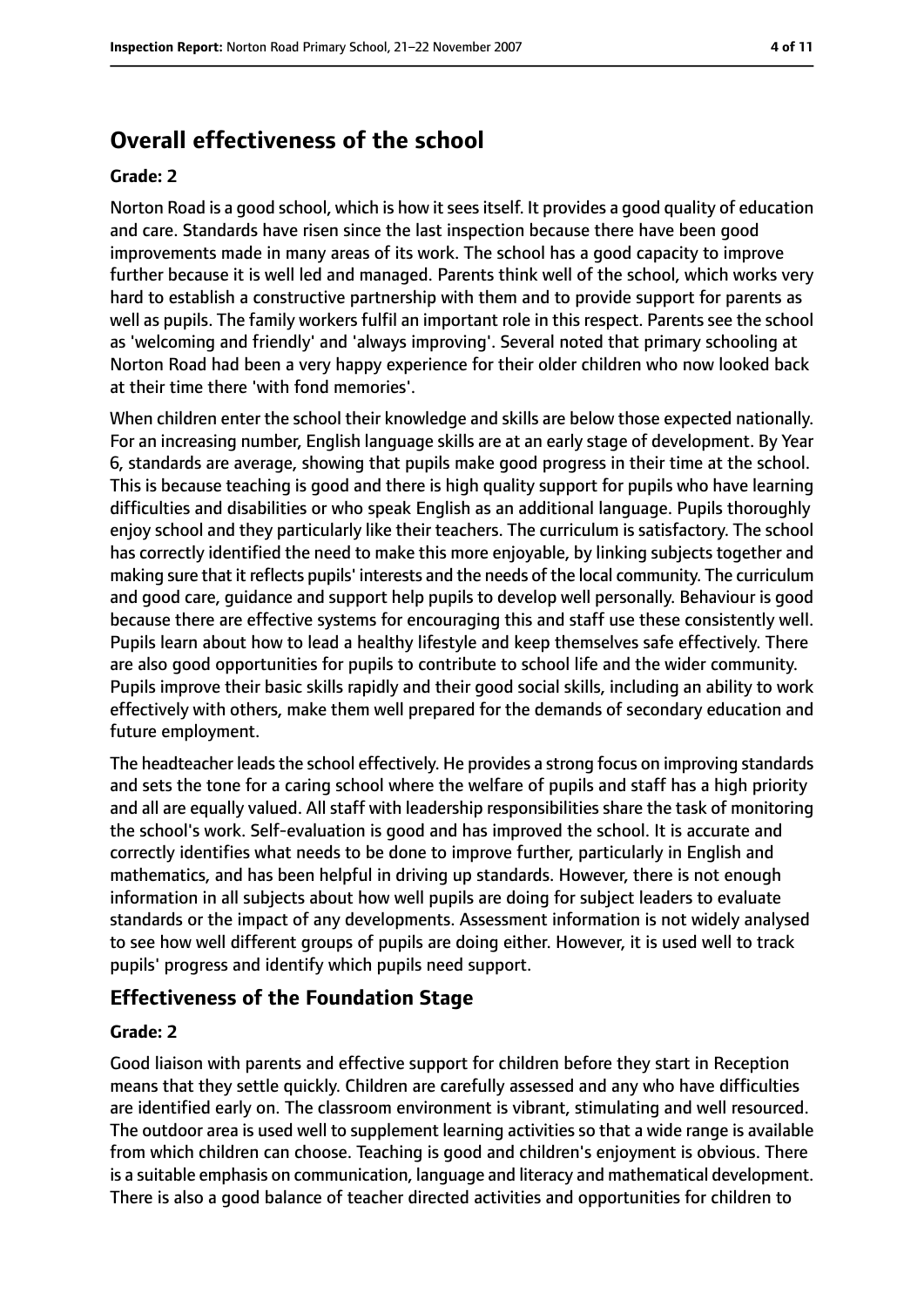initiate activities themselves. Staff are well deployed and briefed and they observe children closely and record all achievements. Given their starting points, and very limited skills in communication language and literacy, children's progress is good. It is monitored carefully through well-maintained records, and any who are struggling quickly receive suitable support. Nonetheless, by the end of Reception, most children do not reach the standards expected in all areas of learning. Staff acknowledge that more could be done to improve communication with parents, such as through an information board outside classrooms, to enable them to support their children's learning at home. Work has begun on this.

## **What the school should do to improve further**

- Develop the curriculum so that it is more enjoyable for pupils and reflects their interests and those of the local community.
- Strengthen self-evaluation by ensuring that all subject leaders have information on standards in their subjects and by analysing the performance of different groups of pupils in the school.

# **Achievement and standards**

#### **Grade: 2**

Standards by Year 6 are average. They have risen since the last inspection and the school associates this with improved teaching, more effective grouping of pupils and an increase in the range of activities designed to boost progress. The school's own evaluation shows an acceleration of pupils' progress from Year 4 onwards and this it links to many pupils' greater skills in understanding and speaking English. However, it has not analysed the progress of different groups to check whether this is the case. Pupils' standards remain below average by Year 2. They have risen a little since the last inspection. The school associates this pattern with the rise in the percentage of pupils admitted who are learning to speak English and also with some staffing difficulties, which have now been addressed. Inspection findings indicate that pupils in Years 1 and 2 make satisfactory and sometimes good progress. The school has a clear strategy for boosting pupils' progress in Years 1 and 2, such as by teaching in smaller groups.

# **Personal development and well-being**

#### **Grade: 2**

Pupils' spiritual, moral and social development is good. Pupils have good cultural awareness and there is a high degree of racial harmony in school. They behave very well in lessons and around the school, and are courteous and considerate of the needs of others. They feel safe in school and know how to keep safe in the community. They enjoy lessons and the wide range of other activities that the school offers. They have a good understanding of the need to keep healthy, both through their eating choices and regular exercise. Attendance is satisfactory and improving, but is affected adversely by the small number of parents who take extended holidays during term time. Pupils take on responsibility well, for instance on the school council. They are also involved in the wider community through fund-raising for charity and initiatives such asthe 'shoe box appeal'. They are developing the basic skills needed for later life well, including the ability to work as members of a team.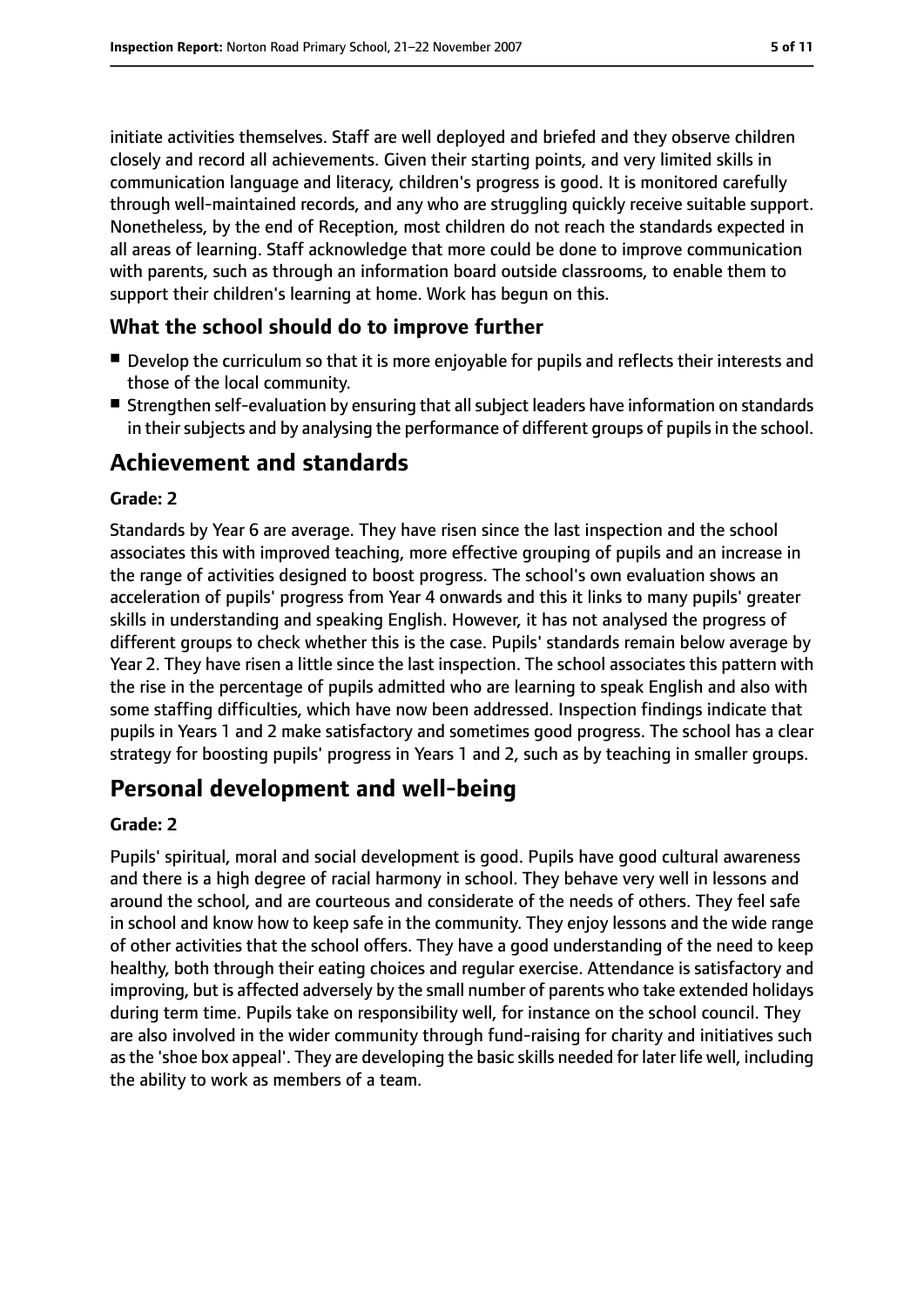# **Quality of provision**

# **Teaching and learning**

#### **Grade: 2**

Teaching is good, enabling pupils to learn well and make good progress. It ranges from satisfactory to outstanding. Teachers work closely with teaching assistants, who provide good support for groups and individuals within the class. There is a good environment for learning. Consistent use of displays gives good prompts for pupils, including specialist vocabulary needed in lessons. Teachers make good use of the interactive whiteboards installed in most classrooms to engage pupils' interest. They manage pupils' behaviour very effectively. They are well aware of the need to support those for whom English is not their mother tongue and adapt the language they use in class to meet this need. In most lessons, work is matched well to the different groups within the class. In the minority of lessons when teaching is not good it is because not all pupils are fully involved in their learning. Occasionally teachers do not intervene quickly enough to provide support.

## **Curriculum and other activities**

#### **Grade: 3**

The school provides pupils with a satisfactory range of learning opportunities. The work pupils do is varied, with enough time given to most subjects. Teachers are successfully using the national strategies for literacy and numeracy in their planning. There is an appropriate focus on the use of information and communication technology to support pupils' learning. The school has yet to establish links between different subject areas so that the work pupils do reflects the school's community and its interests more closely and is more interesting for pupils.

Staff provide good support for pupils who need additional help and successfully support pupils with learning difficulties and disabilities. Pupils for whom English is an additional language have full access to the school's curriculum. Pupils enjoy the range of clubs, activities and visits arranged to complement their work and these enrich the curriculum well. They also provide pupils with good opportunities to develop their interests and take responsibility. The school effectively promotes pupils' personal, social and health education and citizenship through lessons and the newly elected school council.

## **Care, guidance and support**

#### **Grade: 2**

All adults in the school are fully committed to the care and welfare of the pupils. They create an environment in which pupils feel very secure. Pupils are prepared well for their transfer to secondary school. The school carries out the required checks on those who work with children, procedures for child protection are in place and thorough risk assessments made. In partnership with the education welfare officer and family workers, the school has been successful in improving attendance. The family workers also provide very good pastoral support to both pupils and parents, with sessions in school and home visits where necessary. The school communicates well with parents about their children's progress, which helps them to support their children where they can. Good support is provided for pupils with learning difficulties and disabilities, for English learners and those who start school at different times. Pupils generally know their group targets and what they must do to meet them. The school understands the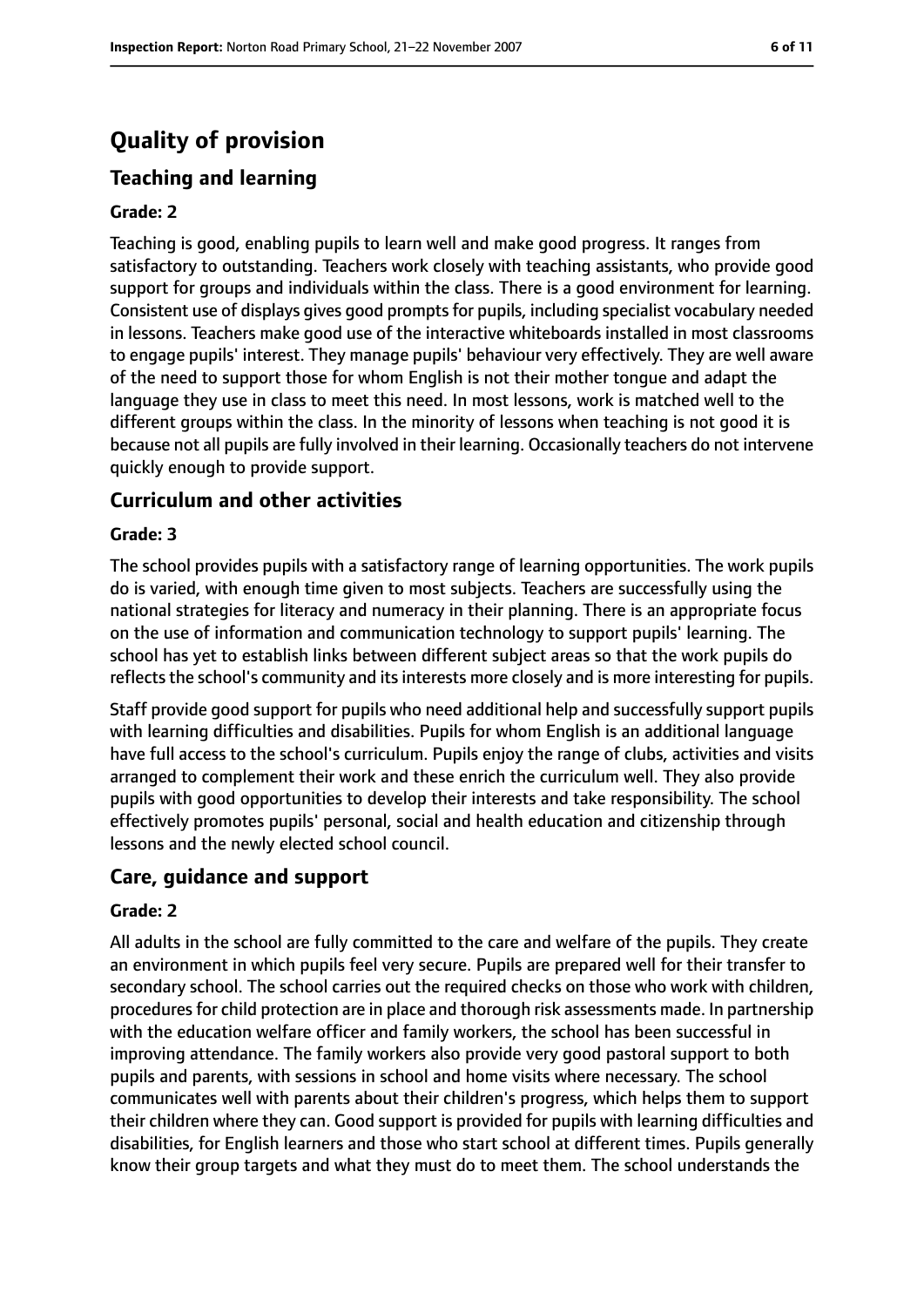need to make these more individual to pupils and also to track pupils' progress more closely in subjects other than in English and mathematics.

# **Leadership and management**

#### **Grade: 2**

Effective leadership and management have secured good improvement since the last inspection. For instance, standards by the end of Year 6 have risen because the school has improved teaching, staffing, groupings and support for pupils falling behind. Teachers are well supported in improving their practice and their performance management is now linked to the progress made by the pupils in their class. The school has suitable plans to create smaller teaching groups in Years 1 and 2 to boost pupils' progress further. Leadership roles are widely shared and so is school self-evaluation. Staff with responsibilities take these seriously and carry out a wide range of monitoring activities. However, the scope of evaluation is limited by a lack of assessment information in subjects other than English and mathematics. There is also little analysis of available assessment information to evaluate differences between groups of pupils. Governance is satisfactory. Governors are most supportive, particularly the small number of long-serving ones. Less experienced members are still settling into their roles.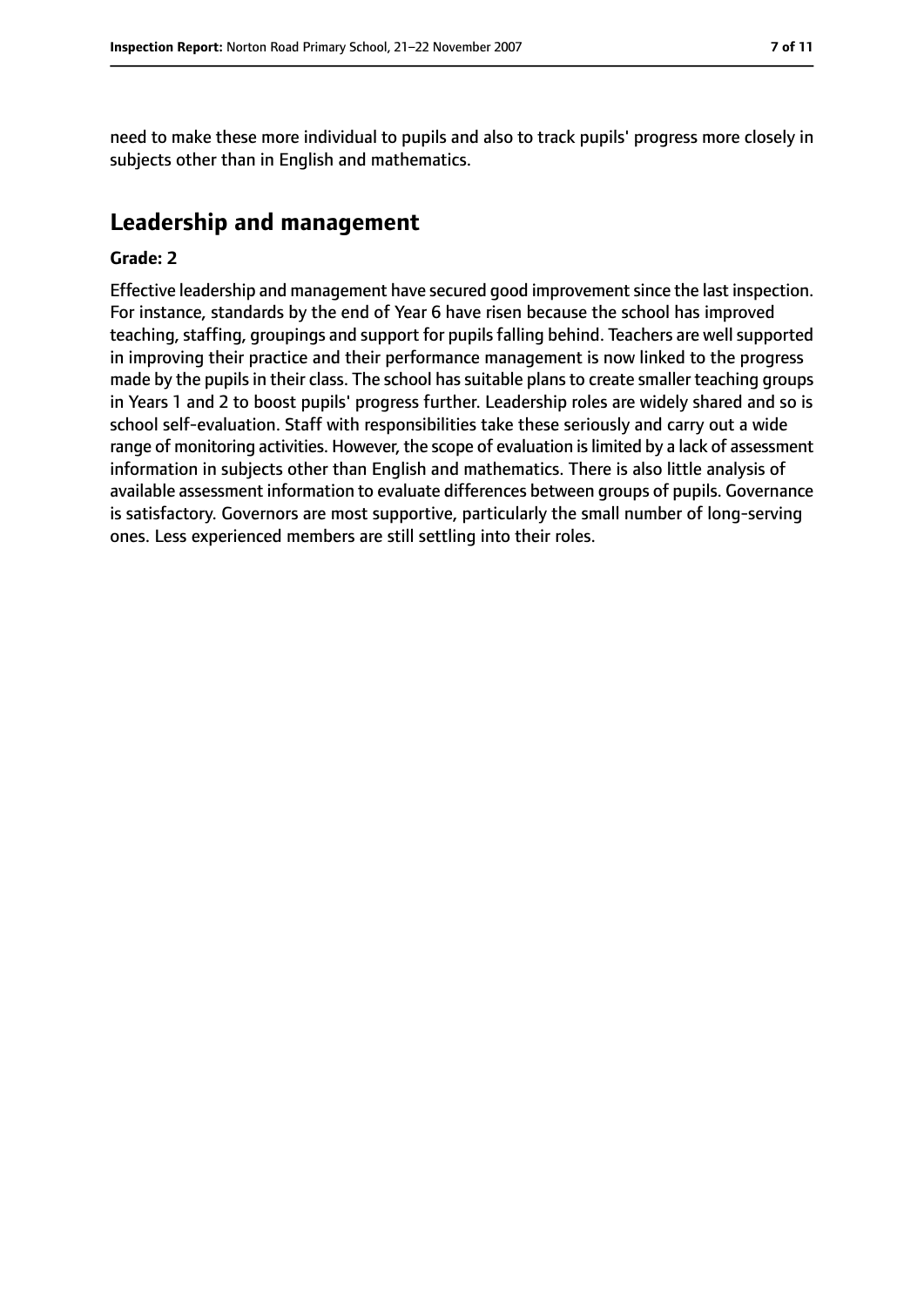**Any complaints about the inspection or the report should be made following the procedures set out in the guidance 'Complaints about school inspection', which is available from Ofsted's website: www.ofsted.gov.uk.**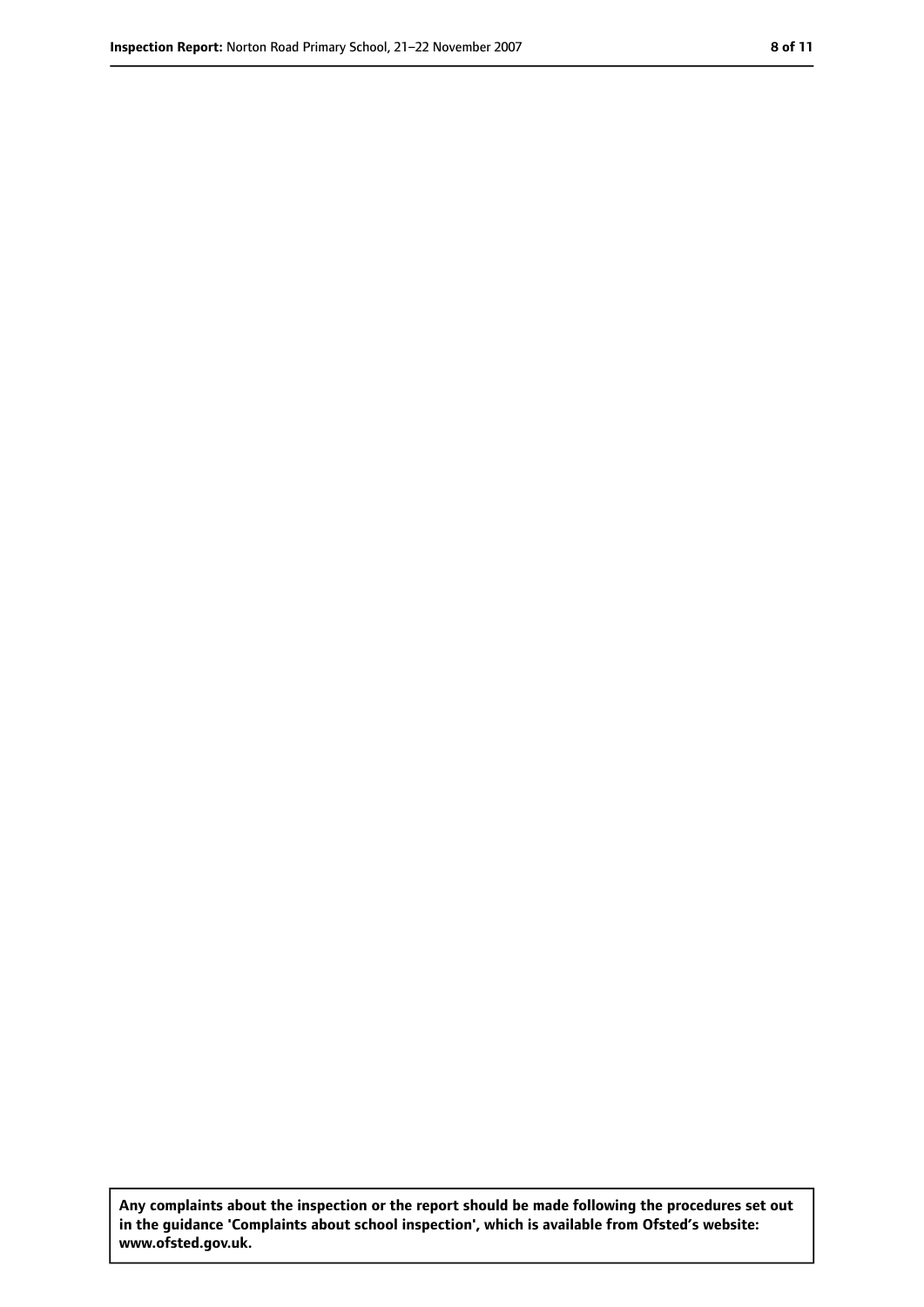# **Inspection judgements**

| $^{\backprime}$ Key to judgements: grade 1 is outstanding, grade 2 good, grade 3 satisfactory, and | <b>School</b>  |
|----------------------------------------------------------------------------------------------------|----------------|
| arade 4 inadequate                                                                                 | <b>Overall</b> |

# **Overall effectiveness**

| How effective, efficient and inclusive is the provision of education, integrated<br>care and any extended services in meeting the needs of learners? |     |
|------------------------------------------------------------------------------------------------------------------------------------------------------|-----|
| Effective steps have been taken to promote improvement since the last<br>inspection                                                                  | Yes |
| How well does the school work in partnership with others to promote learners'<br>well-being?                                                         |     |
| The effectiveness of the Foundation Stage                                                                                                            |     |
| The capacity to make any necessary improvements                                                                                                      |     |

## **Achievement and standards**

| How well do learners achieve?                                                                               |  |
|-------------------------------------------------------------------------------------------------------------|--|
| The standards <sup>1</sup> reached by learners                                                              |  |
| How well learners make progress, taking account of any significant variations between<br>groups of learners |  |
| How well learners with learning difficulties and disabilities make progress                                 |  |

# **Personal development and well-being**

| How good is the overall personal development and well-being of the<br>learners?                                  |  |
|------------------------------------------------------------------------------------------------------------------|--|
| The extent of learners' spiritual, moral, social and cultural development                                        |  |
| The extent to which learners adopt healthy lifestyles                                                            |  |
| The extent to which learners adopt safe practices                                                                |  |
| How well learners enjoy their education                                                                          |  |
| The attendance of learners                                                                                       |  |
| The behaviour of learners                                                                                        |  |
| The extent to which learners make a positive contribution to the community                                       |  |
| How well learners develop workplace and other skills that will contribute to<br>their future economic well-being |  |

# **The quality of provision**

| How effective are teaching and learning in meeting the full range of the<br>learners' needs?          |  |
|-------------------------------------------------------------------------------------------------------|--|
| How well do the curriculum and other activities meet the range of needs<br>and interests of learners? |  |
| How well are learners cared for, guided and supported?                                                |  |

## **Annex A**

 $^1$  Grade 1 - Exceptionally and consistently high; Grade 2 - Generally above average with none significantly below average; Grade 3 - Broadly average to below average; Grade 4 - Exceptionally low.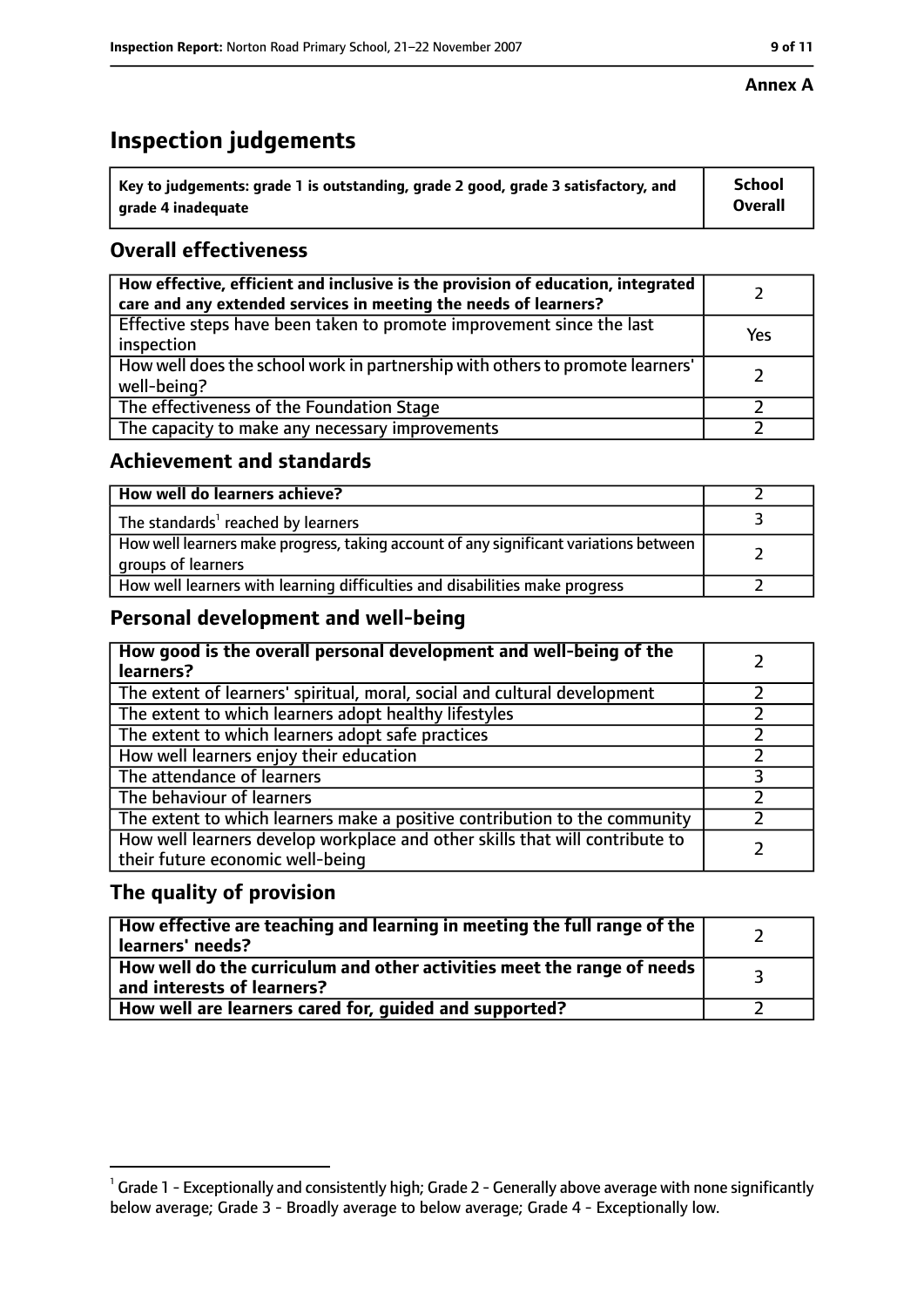# **Leadership and management**

| How effective are leadership and management in raising achievement<br>and supporting all learners?                                              |     |
|-------------------------------------------------------------------------------------------------------------------------------------------------|-----|
| How effectively leaders and managers at all levels set clear direction leading<br>to improvement and promote high quality of care and education |     |
| How effectively leaders and managers use challenging targets to raise standards                                                                 |     |
| The effectiveness of the school's self-evaluation                                                                                               |     |
| How well equality of opportunity is promoted and discrimination tackled so<br>that all learners achieve as well as they can                     |     |
| How effectively and efficiently resources, including staff, are deployed to<br>achieve value for money                                          |     |
| The extent to which governors and other supervisory boards discharge their<br>responsibilities                                                  | 3   |
| Do procedures for safequarding learners meet current government<br>requirements?                                                                | Yes |
| Does this school require special measures?                                                                                                      | No  |
| Does this school require a notice to improve?                                                                                                   | No  |